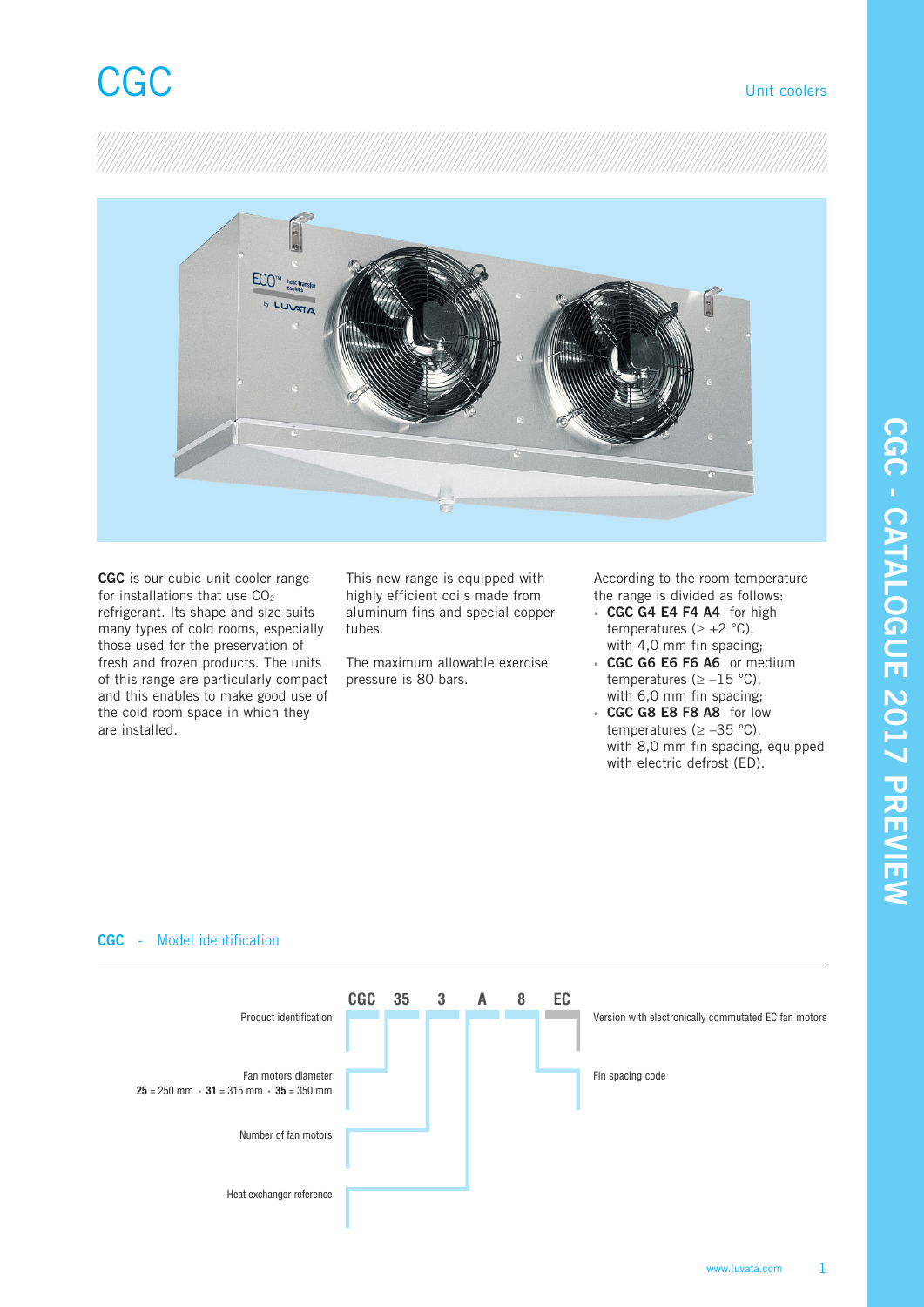

# Dimensional features

CGC Ø 250 mm



| <b>Dimensions</b> | mm | . . | 674 | 774 | 1224 | 1674 | 2124 |
|-------------------|----|-----|-----|-----|------|------|------|
|                   |    |     | 380 | 480 | 930  | 1380 | 1830 |
|                   |    |     |     |     |      |      |      |

# CGC Ø 315 mm

 $\overline{\phantom{a}}$ 



| Model             | <b>CGC Ø 315</b> | 311 | 312  | 313  | 314  |
|-------------------|------------------|-----|------|------|------|
| <b>Dimensions</b> | mm               | 874 | 1424 | 1974 | 2524 |
|                   |                  | 580 | 1130 | 1680 | 2230 |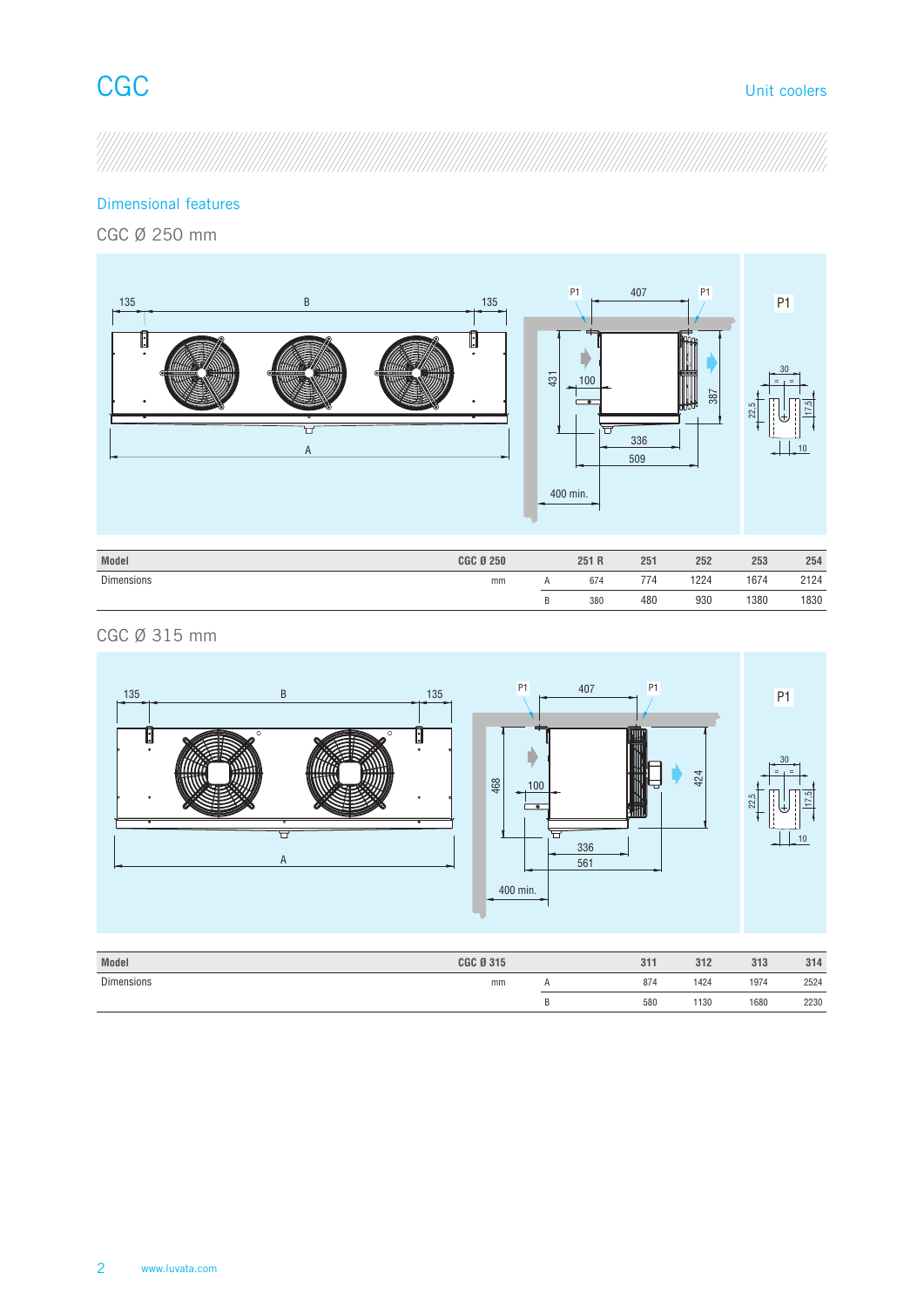## Dimensional features

CGC Ø 350 mm



| This range employs three types of |  |
|-----------------------------------|--|
| standard fan motors:              |  |

- **A**) 250 mm diameter, shaded pole single-phase 230V/1/50-60Hz with fiberglass charged polyamide fan guards.
- **B**) 315 mm diameter, external rotor single-phase 230V/1/50-60Hz with built-in electric capacitor and epoxy coated steel fan guard.
- **C**) 350 mm diameter, external rotor single-phase 230V/1/50-60Hz with built-in electric capacitor and epoxy coated steel fan guard.

The electric defrost (ED) versions are equipped with stainless steel heaters with vulcanised terminals preset for230V/1/50-60Hz (Ø 250 mm) and 400V/3/50-60Hz (Ø 315-350 mm) connections.

The electric parts and casework are connected to an earth terminal, the wiring of the motors and the heaters is carried out in separate IP 54 protection grade junction boxes.

On request the models can be equipped with non-standard: coils, defrosting and fan motors.

C - - - - 1115 1665 D - - - - 1115 1115

> For units with different conditions use the "**Scelte**" selection program.

> For special applications and further information contact our Technical Dept.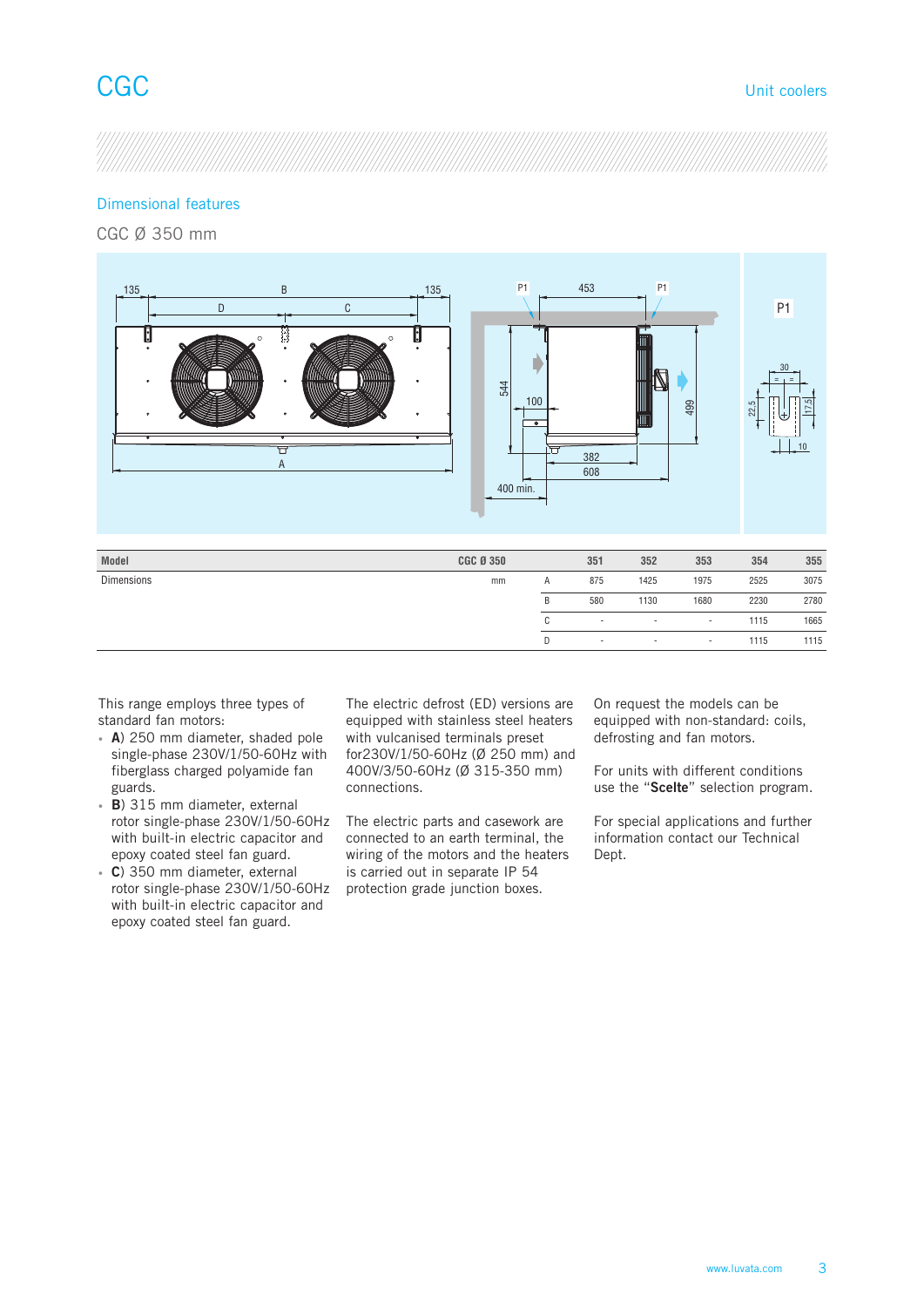# **CGC**

## Technical data

| Model                       | CGC                             | 251 E4R 251 E4 252 G4 252 E4 253 G4 |                |                 |                |                | 253 E4 254 G4  |                |
|-----------------------------|---------------------------------|-------------------------------------|----------------|-----------------|----------------|----------------|----------------|----------------|
| Nominal capacity            | kW                              | 1,5                                 | 1,8            | 3,1             | 3,7            | 4.8            | 5,4            | 6,1            |
| Air flow                    | m <sup>3</sup> /h               | 708                                 | 768            | 1626            | 1536           | 2440           | 2305           | 3250           |
| Air throw                   | m                               | - 8                                 | 8              | -9              | 8              | 11             | 10             | 13             |
| Air throw with streamers    | m                               | $\sim$                              | $\sim$         | $\sim$          | $\sim$         | $\sim$         | $\sim$         | $\sim$         |
| Fin spacing                 | mm                              | $\overline{4}$                      | $\overline{4}$ | $\overline{4}$  | $\overline{4}$ | $\overline{4}$ | $\overline{4}$ | $\overline{4}$ |
| Internal surface            | m <sup>2</sup>                  | 0,36                                | 0,46           | 0,69            | 0,92           | 1,03           | 1,38           | 1,38           |
| External surface            | m <sup>2</sup>                  | 7,56                                | 9,7            | 14,6            | 19,4           | 21,9           | 29,1           | 29,2           |
| Coil connections            | In tube (mm)                    | 12                                  | 12             | 12              | 12             | 12             | 12             | 12             |
|                             | Out tube (mm)                   | 12                                  | 12             | 12              | 12             | 12             | 12             | 12             |
| Net weight                  | ka                              | 14                                  | 16             | 24              | 26             | 33             | 36             | 42             |
|                             |                                 |                                     |                |                 |                |                |                |                |
|                             |                                 |                                     |                |                 |                |                |                |                |
| Model                       | CGC                             | 251 E6R                             |                | 251 E6 252 G6   | 252 E6         | 253 G6         | 253 E6         | 254 G6         |
| Nominal capacity            | kW                              | 1.1                                 | 1,3            | 2,2             | 2,7            | 3.4            | 4,0            | 4,7            |
| Air flow                    | $m^3/h$                         | 753                                 | 813            | 1695            | 1626           | 2540           | 2430           | 3390           |
| Air throw                   | m                               | -9                                  | $\mathsf{q}$   | 10              | g              | 12             | 11             | 14             |
| Air throw with streamers    | m                               | $\sim$                              | $\sim$ $-$     | $\sim$          | $\sim$         | $\sim$         | $\sim$         | $\sim$         |
| Fin spacing                 | mm                              | 6                                   | - 6            | - 6             | 6              | 6              | 6              | 6              |
| Internal surface            | m <sup>2</sup>                  | 0,36                                | 0,46           | 0,69            | 0,92           | 1,03           | 1,38           | 1,38           |
| External surface            | m <sup>2</sup>                  | 5,17                                | 6,6            | 9,94            | 13,2           | 14,9           | 19,9           | 19,9           |
| Coil connections            | In tube (mm)                    | 12                                  | 12             | 12              | 12             | 12             | 12             | 12             |
|                             |                                 | 12                                  |                | 12              | 12             | 12             | 12             |                |
|                             | Out tube (mm)                   |                                     | 12             |                 |                |                |                | 12             |
| Net weight                  | ka                              | 13                                  | 15             | 22              | 25             | 31             | 34             | 39             |
|                             |                                 |                                     |                |                 |                |                |                |                |
| Model                       | CGC                             | 251 E8R                             | 251 E8         | 252 G8          | 252 E8         | 253 G8         | 253 E8         | 254 G8         |
| Nominal capacity            | kW                              | 1,0                                 | 1,2            | 1,9             | 2,4            | 2,8            | 3,6            | 3,7            |
| Air flow                    | m <sup>3</sup> /h               | 800                                 | 840            | 1725            | 1690           | 2585           | 2530           | 3450           |
| Air throw                   | m                               | 8                                   |                | q               | 8              | 11             | 10             | 13             |
| Air throw with streamers    | m                               | $\sim$                              | $\sim$ $-$     | $\sim$          | $\sim$         | $\sim$         | $\sim$         | $\sim$         |
| Fin spacing                 | mm                              | 8                                   | -8             | -8              | 8              | 8              | -8             | 8              |
| Internal surface            | m <sup>2</sup>                  | 0,36                                | 0,46           | 0,69            | 0,92           | 1,03           | 1,38           | 1,38           |
|                             |                                 |                                     |                |                 |                |                |                |                |
| External surface            | m <sup>2</sup>                  | 3,97                                | 5,1            | 7,66            | 10,2           | 11,5           | 15,3           | 15,3           |
| Coil connections            | In tube (mm)                    | 12                                  | 12             | 12              | 12             | 12             | 12             | 12             |
|                             | Out tube (mm)                   | 12                                  | 12             | 12              | 12             | 12             | 12             | 12             |
| Net weight                  | kg                              | 13                                  | 15             | $\overline{22}$ | 25             | 31             | 34             | 39             |
|                             |                                 |                                     |                |                 |                |                |                |                |
| Common data                 |                                 |                                     |                |                 |                |                |                |                |
| Fan motors                  | $n^{\circ} \times \emptyset$ mm | 1x250                               | 1x250          | 2x250           | 2x250          | 3x250          | 3x250          | 4x250          |
| Fan motors absorption       | A                               | 0,68                                | 0,68           | 1,36            | 1,36           | 2,04           | 2,04           | 2,72           |
| Nominal power               | W                               | 95                                  | 95             | 190             | 190            | 285            | 285            | 380            |
|                             |                                 |                                     |                |                 |                |                |                |                |
| Fan motors absorption EC    | A                               | 0,19                                | 0,19           | 0,38            | 0,38           | 0,57           | 0,57           | 0,76           |
| Nominal power EC            | W                               | 26                                  | 26             | 52              | 52             | 78             | 78             | 104            |
| Circuit capacity            | dm <sup>3</sup>                 | 0,93                                | 1,07           | 1,6             | 2,14           | 2,41           | 3,21           | 3,2            |
| Electrical defrost          | W                               | 750                                 | 1350           | 2700            | 2700           | 3990           | 3990           | 5250           |
| Powerful electrical defrost | W                               | $\sim$                              | $\sim$         | $\sim$          | $\sim$         | $\sim$         | $\sim$         | $\sim$         |
| Drain connection            | $Ø$ (GAS)                       | $-1$                                | 1"             | 1"              | -4.5           | 1"             | 1"             | $1^{\circ}$    |
|                             |                                 |                                     |                |                 |                |                |                |                |

• Tutti gli aerorefrigeratori sono selezionabili con il programma **"Scelte"**.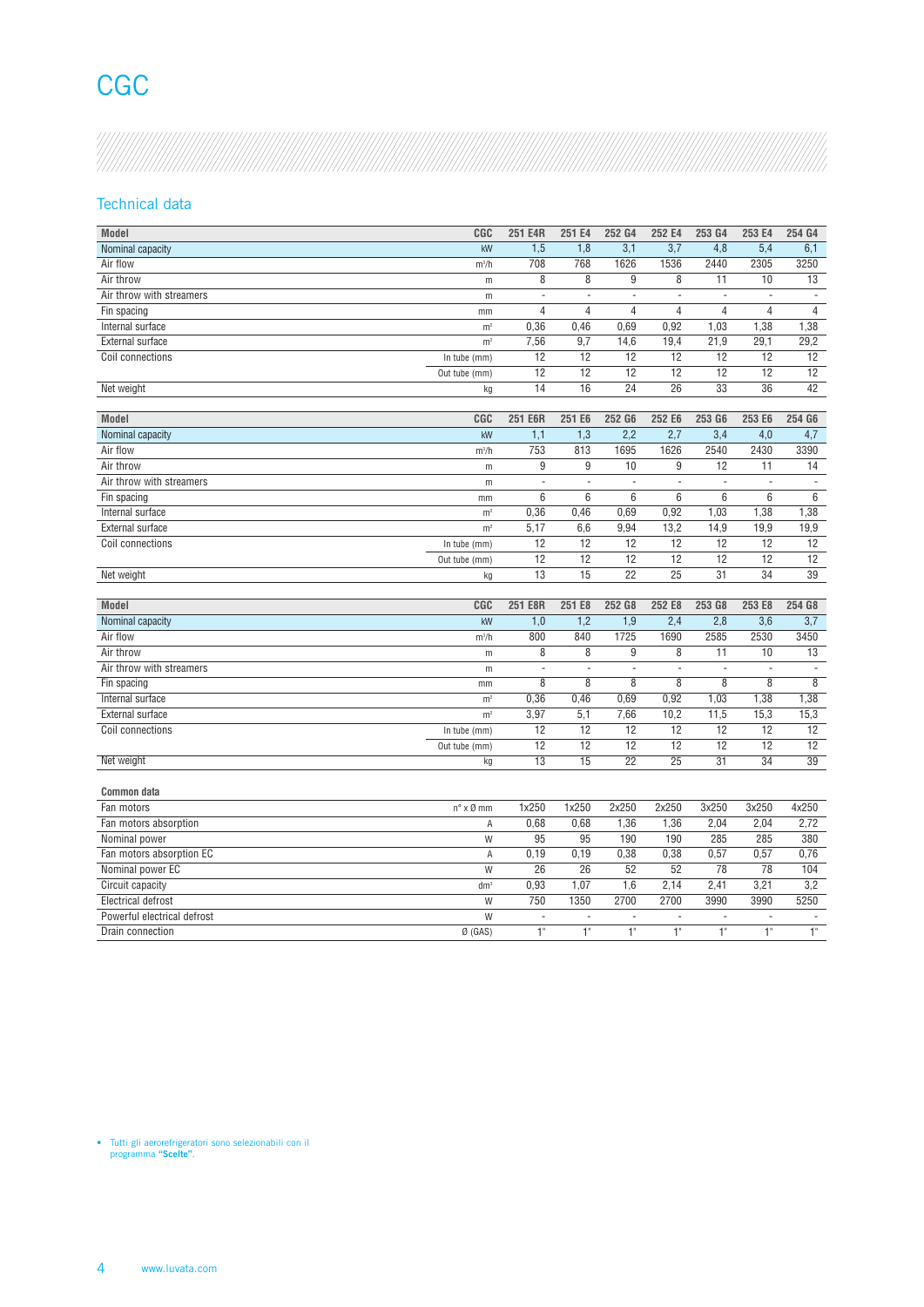## Unit coolers

| . , , , , , , , , , , , , , . |
|-------------------------------|
|                               |
|                               |
|                               |
|                               |
|                               |
|                               |
|                               |
|                               |
|                               |
|                               |
|                               |
|                               |
|                               |
|                               |

| 254 E4         | 311 F4           | 312 F4         | 313 F4         | 314 F4         | 351 E4         | 351 A4         | 352 E4         | 352 A4               | 353 F4         | 353 A4         | 354 F4            | 354 A4          | 355 A4                |
|----------------|------------------|----------------|----------------|----------------|----------------|----------------|----------------|----------------------|----------------|----------------|-------------------|-----------------|-----------------------|
| 7,4            | $\overline{3.5}$ | 7,1            | 10,6           | 14,2           | 4,5            | 5,5            | 9,0            | 10,9                 | 15,7           | 16,7           | 21                | 21,8            | 27,2                  |
| 3070           | 1500             | 3000           | 4495           | 6000           | 2425           | 2235           | 4850           | 4472                 | 7050           | 6710           | 9400              | 8950            | 11180                 |
| 12             | 11               | 14             | 16             | 18             | 14             | 13             | 16             | 15                   | 18             | 17             | 20                | 19              | 21                    |
| $\sim$         | 18               | 22             | 22             | 23             | 20             | 18             | 23             | 22                   | 26             | 25             | 29                | 28              | 29                    |
| $\overline{4}$ | $\overline{4}$   | $\overline{4}$ | $\overline{4}$ | $\overline{4}$ | $\overline{4}$ | $\overline{4}$ | $\overline{4}$ | $\overline{4}$       | $\overline{4}$ | $\overline{4}$ | $\overline{4}$    | $\overline{4}$  | $\overline{4}$        |
| 1,84           | 0,78             | 1,56           | 2,34           | 3,12           | 0,75           | 1,12           | 1,5            | 2,24                 | 2,81           | 3,37           | 3,74              | 4,49            | 5,61                  |
| 38,8           | 16,5             | 33             | 49,5           | 66             | 15,25          | 22.9           | 30,5           | 45,8                 | 59,5           | 68,7           | 79,2              | 91,6            | 114,5                 |
| 12             | 12               | 12             | 12             | 12             | 12             | 12             | 12             | 12                   | 12             | 12             | 12                | 16              | 16                    |
| 12             | 12               | 12             | 12             | 16             | 12             | 12             | 12             | 12                   | 16             | 16             | 16                | 22              | 22                    |
| 46             | $\overline{22}$  | 37             | 52             | 67             | 24             | 29             | 45             | 53                   | 64             | 69             | 85                | 92              | 113                   |
|                |                  |                |                |                |                |                |                |                      |                |                |                   |                 |                       |
| 254 E6         | 311 F6           | 312 F6         | 313 F6         | 314 F6         | 351 E6         | 351 A6         | 352 E6         | 352 A6               | 353 F6         | 353 A6         | 354 F6            | 354 A6          | 355 A6                |
| 5,4            | 2,7              | 5,3            | 8,2            | 10,7           | 3,3            | 4,2            | 6,6            | 8,5                  | 11,6           | 12,8           | 15,3              | 17,0            | 21,5                  |
| 3250           | 1595             | 3190           | 4970           | 6390           | 2580           | 2430           | 5160           | 4850                 | 7510           | 7280           | 9860              | 9705            | 12130                 |
| 13             | 12               | 15             | 17             | 19             | 15             | 14             | 17             | 16                   | 19             | 18             | 21                | 20              | 22                    |
| $\sim$         | 19               | 23             | 23             | 24             | 21             | 19             | 24             | 23                   | 27             | 26             | 30                | 29              | 30                    |
| 6              | 6                | 6              | 6              | 6              | 6              | 6              | 6              | 6                    | 6              | 6              | 6                 | 6               | $6\overline{6}$       |
| 1,84           | 0,78             | 1,56           | 2,34           | 3,12           | 0,75           | 1,12           | 1,5            | 2,24                 | 2,81           | 3,37           | 3,74              | 4,49            | 5,61                  |
| 26,5           | 11,3             | 22,6           | 33,9           | 45,2           | 10,9           | 15,8           | 21,7           | 31,5                 | 40,6           | 47,3           | 54,2              | 63              | 78,8                  |
| 12             | 12               | 12             | 12             | 12             | 12             | 12             | 12             | 12                   | 12             | 12             | 12                | 16              | 16                    |
| 12             | 12               | 12             | 12             | 16             | 12             | 12             | 12             | 12                   | 16             | 16             | 16                | 22              | 22                    |
| 43             | 21               | 36             | 50             | 64             | 23             | 28             | 43             | 51                   | 61             | 67             | 81                | 89              | 107                   |
|                |                  |                |                |                |                |                |                |                      |                |                |                   |                 |                       |
| 254 E8         | 311 F8           | 312 F8         | 313 F8         | 314 F8         | 351 E8         | 351 A8         | 352 E8         | 352 A8               | 353 F8         | 353 A8         | 354 F8            | 354 A8          | 355 A8                |
| 4,8            | 2,4              | 4,7            | 6,8            | 9,3            | 2,8            | 3,8            | 5,7            | 7,6                  | 10             | 11,4           | 13,4              | 15,0            | 18,8                  |
| 3370           | 1650             | 3290           | 4950           | 6580           | 2640           | 2500           | 5270           | 5000                 | 7740           | 7510           | 10315             | 10000           | 12500                 |
| 12             | 11               | 14<br>22       | 16<br>22       | 18<br>23       | 14<br>20       | 13             | 16<br>23       | 15                   | 18<br>26       | 17<br>25       | 20<br>29          | 19<br>28        | 21<br>$\overline{29}$ |
| $\sim$<br>8    | $\sim$<br>8      | 8              | 8              | $\overline{8}$ | $\overline{8}$ | 18<br>8        | 8              | 22<br>$\overline{8}$ | 8              | $\overline{8}$ | 8                 | 8               | $\overline{8}$        |
| 1,84           | 0,78             | 1,56           | 2,34           | 3,12           | 0,75           | 1,12           | 1,5            | 2,24                 | 2,81           | 3,37           | 3,74              | 4,49            | 5,61                  |
| 26,01          | 8,65             | 17,3           | 26             | 34,6           | 8,3            | 12,5           | 16,6           | 25                   | 31,2           | 37,5           | 41,7              | 50              | 62,5                  |
| 12             | 12               | 12             | 12             | 12             | 12             | 12             | 12             | 12                   | 12             | 12             | 12                | 16              | 16                    |
| 12             | 12               | 12             | 16             | 22             | 12             | 12             | 12             | 16                   | 22             | 22             | 22                | 22              | $\overline{22}$       |
| 43             | 21               | 36             | 50             | 64             | 23             | 28             | 43             | 51                   | 61             | 67             | 83                | 90 <sup>°</sup> | 108                   |
|                |                  |                |                |                |                |                |                |                      |                |                |                   |                 |                       |
| 4x250          | 1x315            | 2x315          | 3x315          | 4x315          | 1x350          | 1x350          | 2x350          | 2x350                | 3x350          | 3x350          | 4x350             | 4x350           | 5x350                 |
| 2,72           | 0,52             | 1,04           | 1,56           | 2,08           | 0,96           | 0,96           | 1,92           | 1,92                 | 2,88           | 2,88           | 3,84              | 3,84            | 4,80                  |
| 380            | 110              | 220            | 330            | 440            | 185            | 185            | 370            | 370                  | 555            | 555            | 740               | 740             | 925                   |
| 0,76           | $\sim$ $-$       | $\sim$ $-$     | $\sim$         | $\sim$         | 0,87           | 0,87           | 1,74           | 1,74                 | 2,61           | 2,61           | 3,48              | 3,48            | 4,35                  |
| 104            | $\sim$           | $\sim$         | $\sim$ $-$     | $\sim$         | 150            | 150            | 300            | 300                  | 450            | 450            | 600               | 600             | 750                   |
| 4,28           | 1,83             | 3,66           | 5,49           | 7,32           | 1,76           | 2,64           | 3,52           | 5,28                 | 6,49           | 7,92           | 8,64              | 10,56           | 13,2                  |
| 5250           | 1750             | 3150           | 4900           | 6300           | 1750           | 2250           | 3150           | 4050                 | 4900           | 6300           | 6300              | 8100            | 9900                  |
| $\sim$         | $\sim$           | $\sim$         | $\sim$         | $\sim$         | 2000           | 2750           | 3600           | 4950                 | 5600           | 7700           | 7200              | 9900            | 12100                 |
| 1"             | 1"               | $1^{\circ}$    | 1"             | $1^{\circ}$    | $1^{\circ}$    | 1"             | $1^{\circ}$    | $1^{\circ}$          | 1"             | 1"             | $-1$ <sup>*</sup> | 1"              | 1"                    |
|                |                  |                |                |                |                |                |                |                      |                |                |                   |                 |                       |